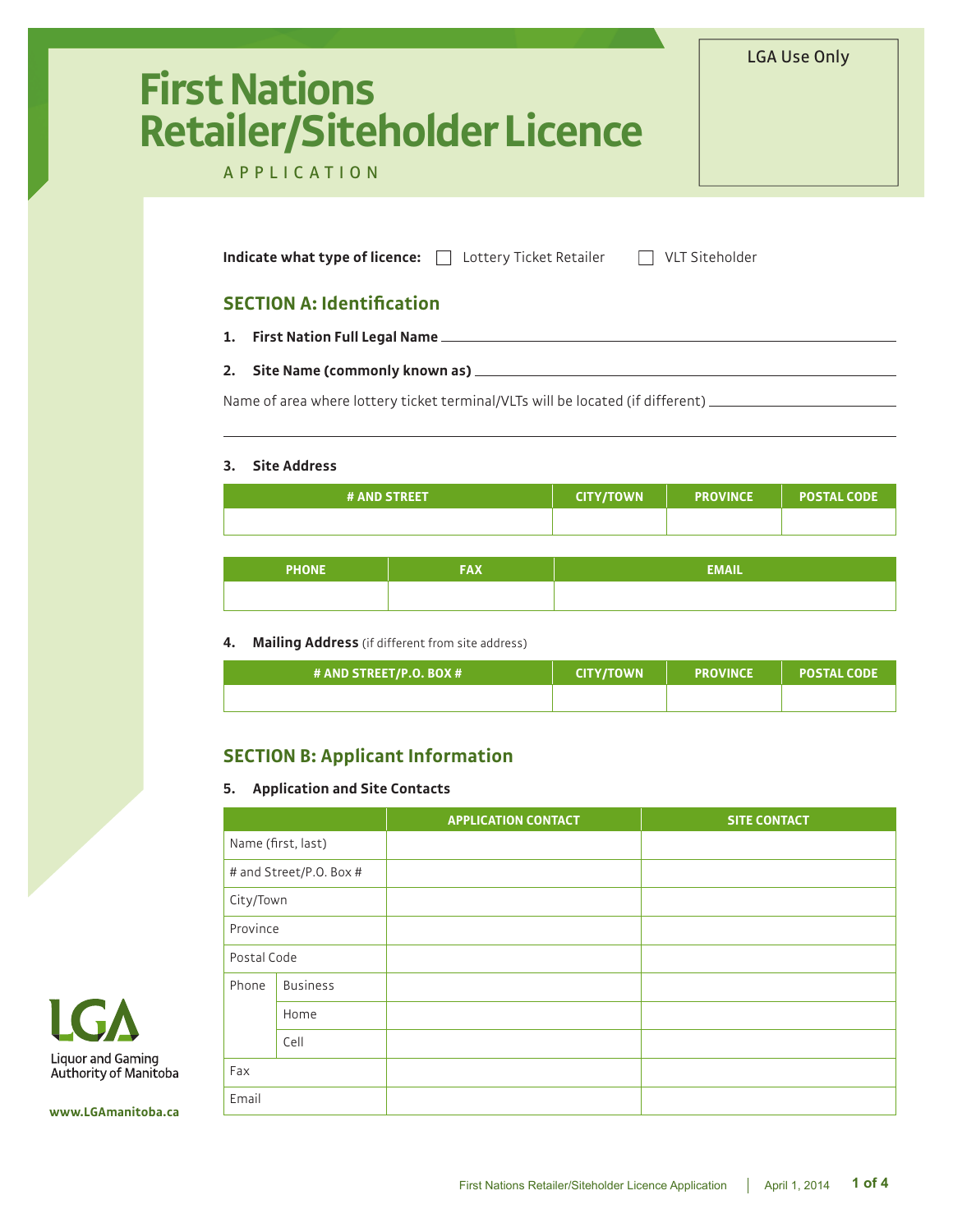# **SECTION C: Gaming History**

**6. Has the applicant ever applied previously in Manitoba for a lottery ticket terminal or VLTs? YES NO** If yes, provide details:

| DATE | <b>DETAILS</b> |
|------|----------------|
|      |                |
|      |                |

**7. Has the applicant ever had a licence or registration in connection with gaming refused, suspended, or revoked in any jurisdiction? YES NO** If yes, provide details:

| <b>DATE</b> | <b>DETAILS</b> |
|-------------|----------------|
|             |                |
|             |                |
|             |                |

8. **Does the applicant have a First Nation Gaming Commission? <b>No** YES NO If yes, provide details:

| NAME |
|------|
|      |

# **SECTION D: Problem Gambling Assistance Program (PGAP) Training**

**9. Please provide the names** of the personnel at the site(s) that have completed the PGAP. Photocopies of their certificates should be attached, if available.

| <b>NAME OF TRAINED EMPLOYEE</b> | <b>DATE TAKEN</b> |
|---------------------------------|-------------------|
|                                 |                   |
|                                 |                   |
|                                 |                   |

# **SECTION E: Chief and Band Council**

**10. Provide the full legal name(s)** and position(s) of the Chief and all Band Council members.

| <b>NAME</b> | <b>POSITION</b> |
|-------------|-----------------|
|             |                 |
|             |                 |
|             |                 |
|             |                 |
|             |                 |
|             |                 |
|             |                 |
|             |                 |
|             |                 |

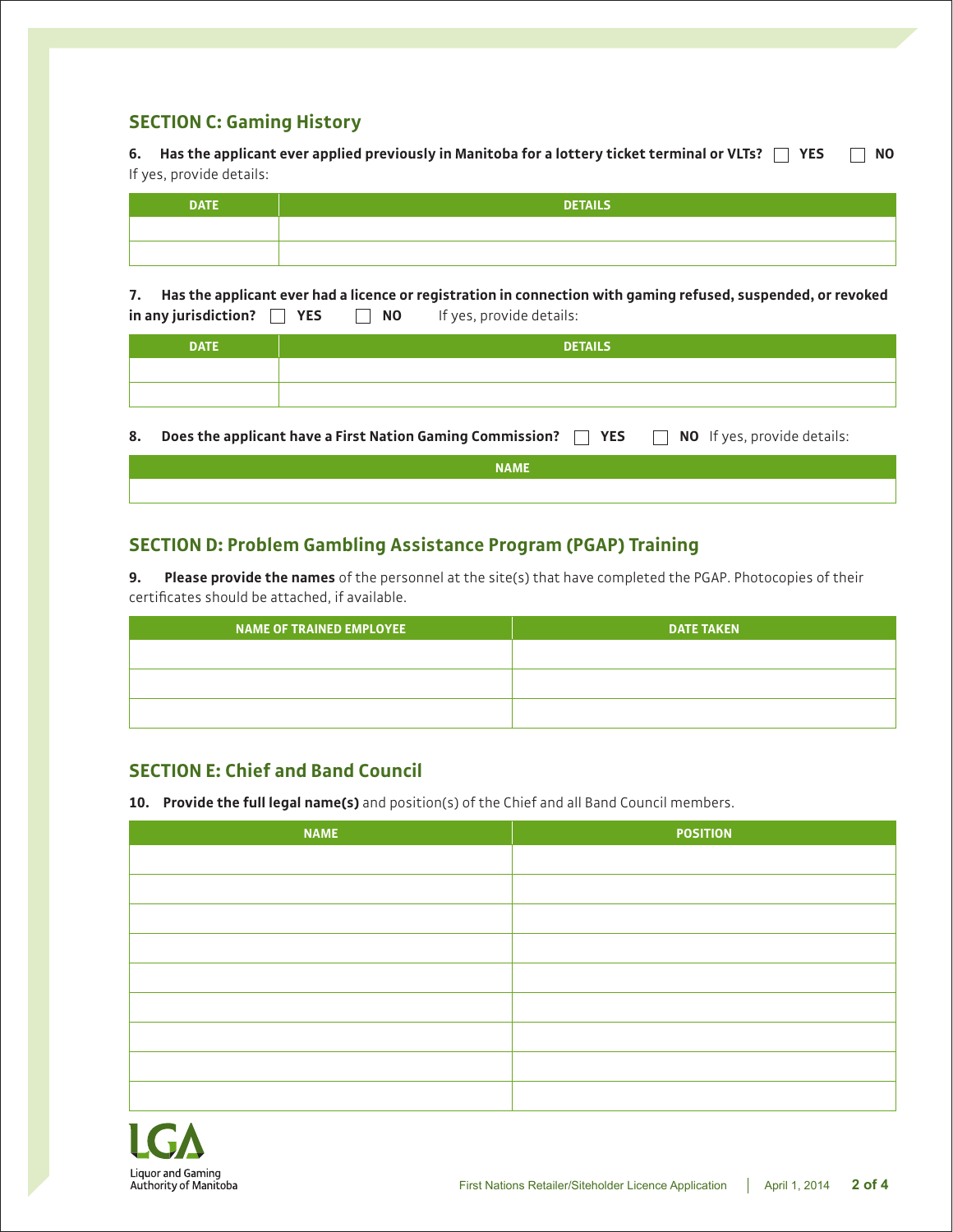# **SECTION F: Consent for Release of Information**

**11.** The Liquor and Gaming Authority of Manitoba (LGA) is required to conduct investigations for the purpose of licensing prospective and current siteholders and lottery ticket retailers of the Manitoba Liquor and Lotteries Corporation. This information is collected under the authority of *The Liquor and Gaming Control Act*. In order to comply with the requirements set forth in *The Liquor and Gaming Control Act* to complete or verify the information provided in this licensing package, representatives of the LGA may be required to collect and/or receive additional information from some or all of the following domestic and/or foreign sources:

- a) federal, provincial, municipal or state licensing bodies and police services;
- b) other law enforcement agencies or sheriff's offices;
- c) Office of the Superintendent of Bankruptcy;
- e) financial institutions;
- f) industry associations;
- g) former and current employers; and
- h) government Ministries or agencies.

d) credit bureaus;

The information collected in this application may be used and disclosed as follows:

- a) to evaluate the applicant's financial, business and criminal history;
- b) information on the applicant and enterprises identified in connection with the applicant may be shared with Manitoba government officials who are assisting the LGA in the evaluation of the applicant for licensing;
- c) the LGA may provide such information to law enforcement agencies and gaming regulators, for gaming-related investigations or clearances.

If you have any questions, please contact the LGA's Gaming Licence Department at 204-927-5300, toll-free 1-800-782-0363 or gaminglicence@LGCAmb.ca.

The applicant consents to any person providing to the LGA information for the aforementioned purposes, and consents to the LGA releasing information contained in this application and obtained through the licensing and investigation process to law enforcement agencies and to gaming regulators for the aforementioned purposes.

Signature **Position** Date **Position** Date **Position** Date **Position** 

## Print Name

Please send this form directly to the LGA's Gaming Licence Department at 1055 Milt Stegall Drive, Winnipeg, Manitoba R3G 0X6, by email to gaminglicence@LGCAmb.ca or by fax to 204-927-5385.